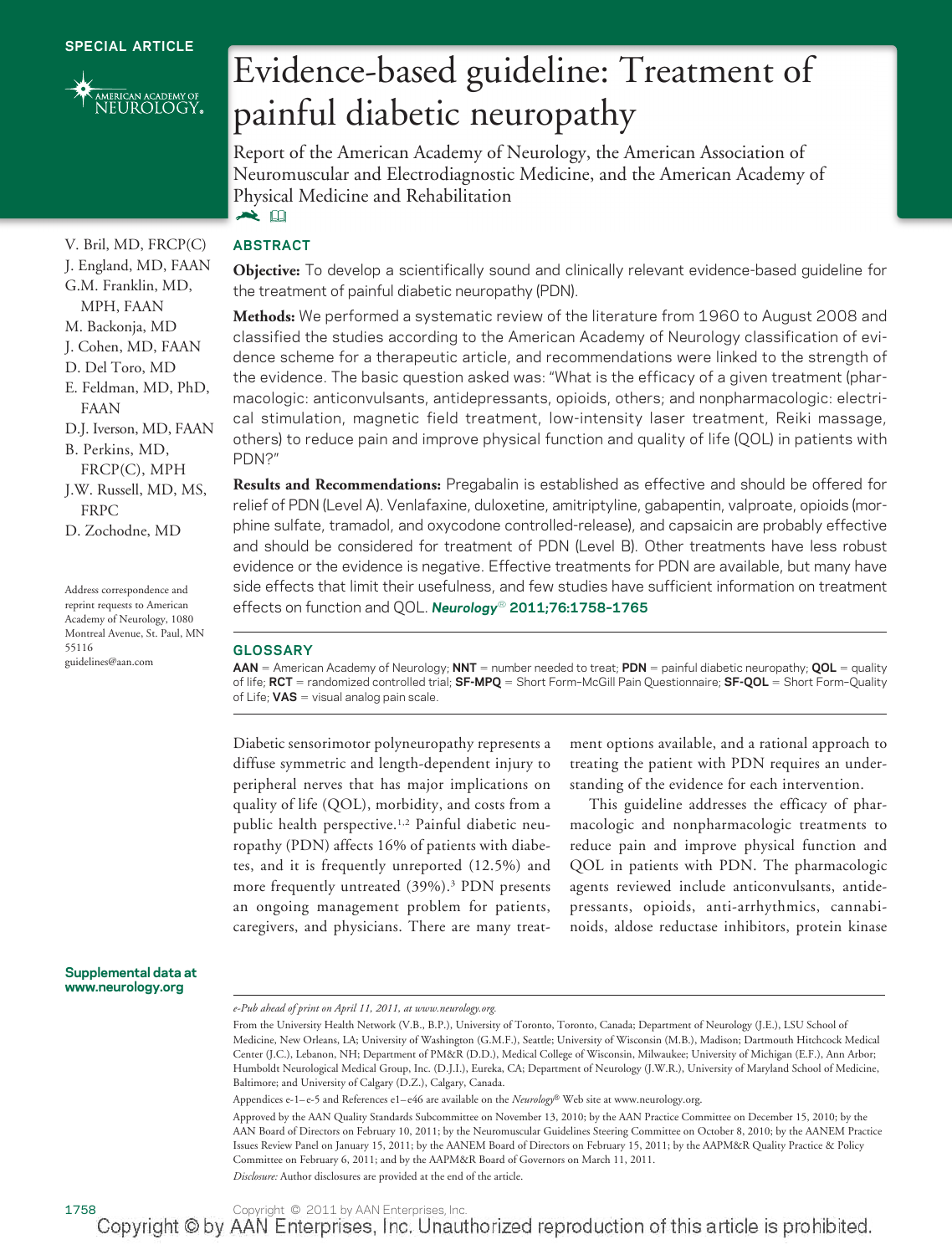C beta inhibitors, antioxidants ( $\alpha$ -lipoic acid), transketolase activators (thiamines and allithiamines), topical medications (analgesic patches, anesthetic patches, capsaicin cream, clonidine), and others. The nonpharmacologic modalities include infrared therapy, shoe magnets, exercise, acupuncture, external stimulation (transcutaneous electrical nerve stimulation), spinal cord stimulation, biofeedback and behavioral therapy, surgical decompression, and intrathecal baclofen.

#### **DESCRIPTION OF THE ANALYTIC PROCESS**

In January 2007, the American Academy of Neurology (AAN), the American Association of Neuromuscular and Electrodiagnostic Medicine, and the American Academy of Physical Medicine and Rehabilitation convened an expert panel from the United States and Canada, selected to represent a broad range of relevant expertise. In August 2008, a literature search of MEDLINE and EMBASE was performed in all languages using the MeSH term diabetic neuropathies and its text word synonyms and key words for the therapeutic interventions of interest (see appendix e-1 on the *Neurology®* Web site at www.neurology.org for a full list of search terms). The search identified 2,234 citations, the titles and abstracts of which were reviewed by at least 2 authors for relevance, resulting in 463 articles. All of these articles were reviewed in their entirety, and of these, the panel identified 79 relevant articles. Each of these articles was rated by at least 2 authors according to the AAN criteria for the classification of therapeutic articles (appendix e-2), and recommendations were linked to the strength of evidence (appendix e-3) and to effect size of the intervention. Disagreements regarding classification were arbitrated by a third reviewer.

Articles were included if they dealt with the treatment of PDN, described the intervention clearly, reported the completion rate of the study, and defined the outcome measures clearly. The panel also considered the side effects of the treatment and measures of function and QOL, if any. Case reports and review articles were excluded.

We anticipated that studies would use varying measures for quantifying pain reduction. For the purposes of this guideline we preferred the following outcome measures, listed in order of preference:

1. The difference in the proportion of patients reporting a greater than 30% to 50% change from baseline on a Likert or visual analog pain scale (VAS) as compared to no treatment (placebo) or the comparative treatment. The Likert scale is an 11-point linear scale ranging from 0 (no pain) to

10 (maximum pain), and the patient rates his or her pain level on this scale.<sup>4-6</sup>

- 2. The percent change from baseline on a Likert or VAS as compared to no treatment (placebo) or the comparative treatment.<sup>6</sup>
- 3. Any other quantitative measure of pain reduction provided by the investigators.

For studies reporting the difference in the proportion of patients reporting a greater than 30% to 50% reduction in pain, we considered a risk difference of -20% a large effect (number needed to treat [NNT]  $\langle 5 \rangle$ , a risk difference of  $>$  10% to 20% (NNT  $>$  5 to 10) a moderate effect, and a risk difference of  $\leq$  10%  $(NNT > 10)$  a small effect, where risk difference is the reduction in pain in the active treatment group minus the reduction in the control group. For studies using a mean reduction from baseline on a Likert scale or VAS as compared to no treatment (placebo) or a comparative treatment, we considered a reduction difference of  $>30\%$  a large effect,  $>15\%$  to 30% a moderate effect, and  $\leq$ 15% a small effect. For any other quantitative measure of pain reduction, we considered a reduction of  $>$ 30% a large effect,  $>15\%$  to 30% a moderate effect, and  $\leq$ 15% a small effect.

The panel recognized that older studies generally lacked measures of QOL and function compared to more recent studies. Furthermore, the panel was aware that a standardized QOL measure for PDN or a standardized assessment of function is not available, and multiple instruments were used to measure QOL, such as the SF-36® Health Survey, subsections of the SF-36, and function (such as sleep interference).

Studies with the highest levels of evidence for each intervention are discussed in the text, and data from other studies are shown in the tables. Details of Class I, II, and III studies are presented in the evidence tables.

**ANALYSIS OF EVIDENCE In patients with PDN, what is the efficacy of pharmacologic agents to reduce pain and improve physical function and QOL?** *Anticonvulsants.* We identified 20 articles relevant to anticonvulsants graded higher than Class IV (table e-1). Most of the randomized controlled trials (RCTs) rated as Class II instead of Class I had completion rates of less than 80% or the completion rate was not identified.

Four studies (3 Class I and 1 Class II) evaluated the efficacy of pregabalin.7–10 All studies found that pregabalin relieved pain, but the effect size was small relative to placebo, reducing pain by 11%–13% on the 11-point Likert scale in the Class I studies. A large dose-dependent effect (24%–50% reduction in Likert pain scores compared to placebo) was ob-

Neurology 76 May 17, 2011 1759 Copyright © by AAN Enterprises, Inc. Unauthorized reproduction of this article is prohibited.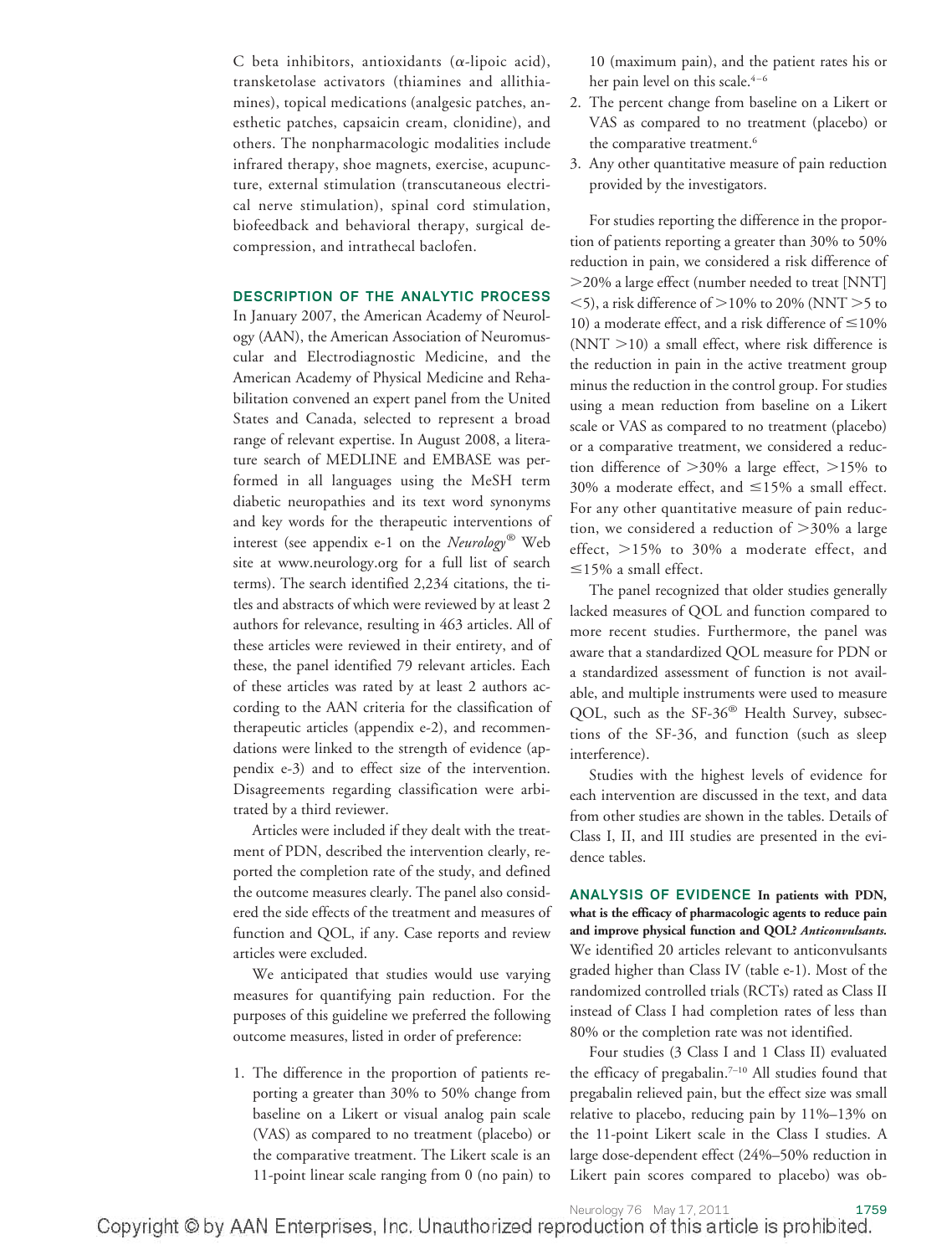served in the Class II study.<sup>10</sup> The NNT for a 50% reduction in pain was 4 at 600 g/day.<sup>7-10</sup> In the QOL measures, social functioning, mental health, bodily pain, and vitality improved, and sleep interference decreased, all changes with  $p < 0.05$ .

Two studies (1 Class I and 1 Class II) evaluated the efficacy of gabapentin.<sup>11,12</sup> In the Class I study,<sup>11</sup> gabapentin had a small effect of net pain reduction from baseline of 11% on the 11-point Likert scale compared to the change in placebo-treated patients, while a Class II gabapentin study showed no effect.12 Gabapentin had no effect on overall QOL in the single study reporting this measure, but did show an improvement in subsets of mental health and vitality.<sup>11</sup>

Two Class I trials evaluated the efficacy of lamotrigine.13,14 There was no difference in the primary outcome measures in the lamotrigine and placebo groups.

Two studies (both Class II) evaluated the efficacy of sodium valproate.15,16 Both showed a 27%–30% pain reduction (moderate) in the Short Form–McGill Pain Questionnaire (SF-MPQ) with sodium valproate compared to placebo, and QOL was not measured. Both studies were conducted by the same principal investigator at the same center but in separate populations with small numbers of patients; each study was remarkable for the lack of any change in placebo patients and for the lack of side effects typically attributed to sodium valproate. Treatment allocation concealment was not described.

One Class II study evaluated the efficacy of topiramate.17 The study reported a small effect compared to placebo, 7% net pain reduction on the VAS, and an NNT of 6.6 for  $>$ 30% pain reduction.

Three Class II studies evaluated the efficacy of oxcarbazepine.<sup>18-20</sup> Two studies showed no benefit,18,20 but a third showed a moderate benefit—17% more patients on oxcarbazepine had a  $>$  50% pain reduction compared to placebo, with an NNT of 6.023.19 The study showing a positive response had a slightly higher completion rate (73%19 compared to 67%).20 Short Form–Quality of Life (SF-QOL) scores were not improved.

Three Class III studies evaluated the efficacy of lacosamide.21–23 All the studies showed a small reduction in pain with 400 mg/day of lacosamide (3%, 6%, and 6% compared to placebo), but in 2 studies no significant differences compared to placebo were observed with 600 mg/day of lacosamide.<sup>22,23</sup> In one study, benefits on general activity and sleep interference QOL measures were observed.21

*Conclusions.* Based on consistent Class I evidence, pregabalin is established as effective in lessening the pain of PDN. Pregabalin also improves QOL and lessens sleep interference, though the effect size is

small. Based on one Class I study, gabapentin is probably effective in lessening the pain of PDN. Based on 2 Class II studies, sodium valproate is probably effective in treating PDN. Lamotrigine is probably not effective in treating PDN. Based on Class II evidence, oxcarbazepine is probably not effective in treating PDN. There is conflicting Class III evidence for the effectiveness of topiramate in treating PDN. Based on Class III evidence, lacosamide is possibly not effective in treating PDN. The degree of pain relief afforded by anticonvulsant agents is not associated with improved physical function.

*Recommendations*

- 1. If clinically appropriate, pregabalin should be offered for the treatment of PDN (Level A).
- 2. Gabapentin and sodium valproate should be considered for the treatment of PDN (Level B).
- 3. There is insufficient evidence to support or refute the use of topiramate for the treatment of PDN (Level U).
- 4. Oxcarbazepine, lamotrigine, and lacosamide should probably not be considered for the treatment of PDN (Level B).

*Clinical context.* Although sodium valproate may be effective in treating PDN, it is potentially teratogenic and should be avoided in diabetic women of childbearing age. Due to potential adverse effects such as weight gain and potential worsening of glycemic control, this drug is unlikely to be the first treatment choice for PDN.

*Antidepressants.* We identified 14 articles relevant to antidepressants rated higher than Class IV (table e-2). Seventeen articles were excluded. Most of the RCTs rated as Class II instead of Class I had completion rates of less than 80%.

Two studies (1 Class I and 1 Class II) evaluated the efficacy of venlafaxine.<sup>24,25</sup> The Class I study reported a moderate effect of venlafaxine, with 23% more pain relief than with placebo on the VAS-PI  $(0-100)$  scale and an NNT of 5.<sup>24</sup> In the Class II study, venlafaxine plus gabapentin showed a moderate effect in relieving pain on the 11-point Likert scale in PDN, with 18% more relief than with placebo plus gabapentin.25 The QOL measures of bodily pain, mental health, and vitality improved on the SF-36.

Three studies (1 Class I and 2 Class II) evaluated the efficacy of duloxetine in PDN.<sup>26-28</sup> The Class I study showed that duloxetine had a small effect compared to placebo, reducing pain by 8% on the 11 point Likert scale<sup>26</sup>; QOL was not assessed. In 2 Class II studies, duloxetine reduced pain (measured by VAS) 13% more than placebo, $27,28$  but in one study, a moderate effect was shown in responder analysis, with 26% more responders on duloxetine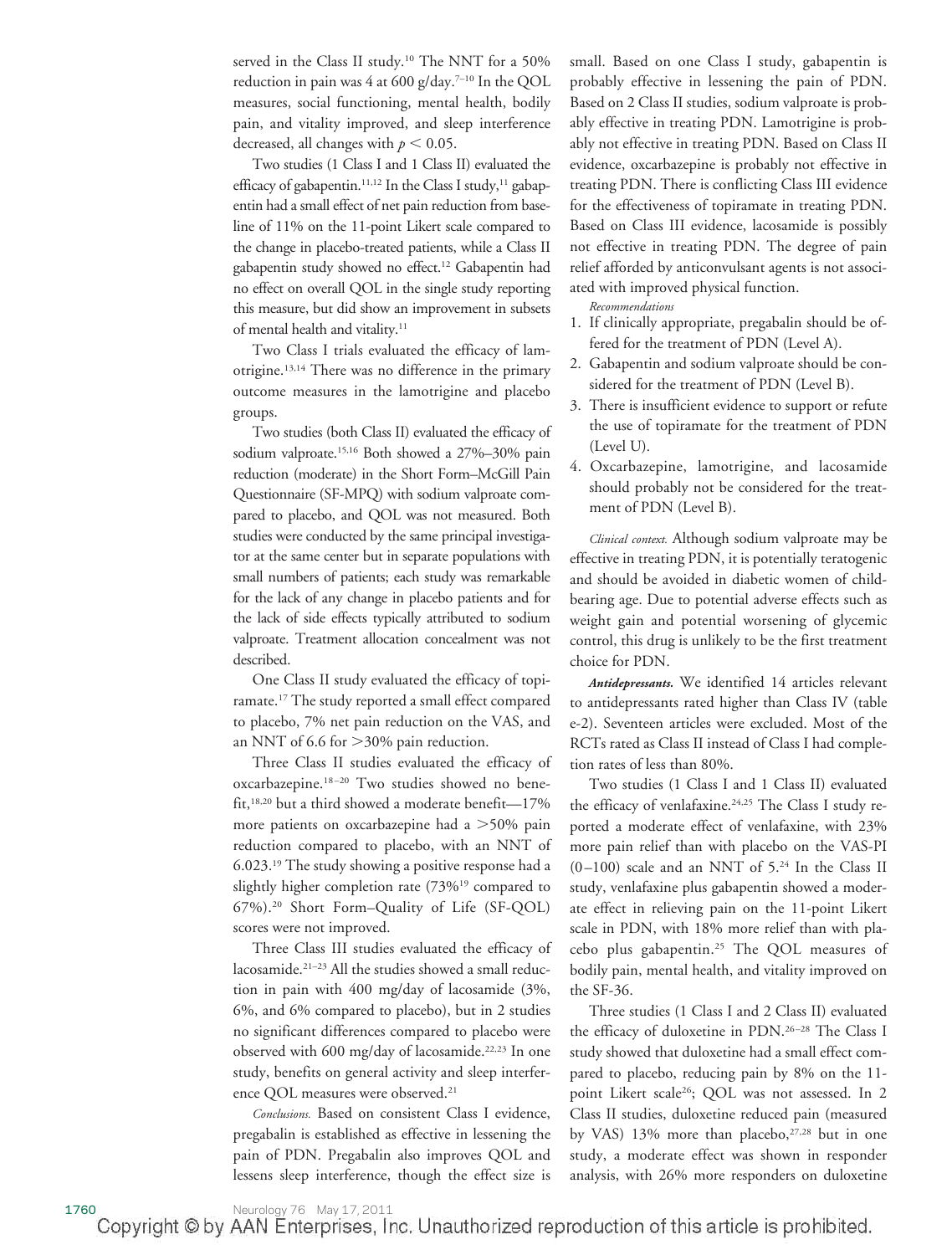120 mg/day (total 52%) than placebo (26%) (responders defined as those patients having 50% reduction in their 24-hour average pain score).<sup>27</sup> The completion rate in both studies was about 75%.27,28 Duloxetine reduced interference with general activity and improved SF-36 and EQ-5D<sup>TM</sup> scores.<sup>27,28</sup>

Three studies (1 Class I and 2 Class II) evaluated the efficacy of amitriptyline.<sup>29-31</sup> The Class I study showed a large responder effect with amitriptyline, with 43% more responders with amitriptyline than with placebo (requiring at least 20% pain reduction for responder status). A third group in this study that was treated with maprotiline had 18% more responders than the placebo group.29 In 2 Class II studies, amitriptyline had a large effect, reducing pain by 63% and 58% more than placebo on a verbal 13 item descriptor list converted to a numeric 5-point scale.30,31 In one of these Class II studies, an active placebo was used.30

Two Class III trials evaluated other tricyclic antidepressants (imipramine and nortriptyline).32,33 One Class III study showed that 47% more subjects on imipramine improved on a global evaluation compared to the placebo group, but there was no difference on a 6-point symptom scale.32 Another Class III study showed a large effect with the combination of nortriptyline plus fluphenazine compared to placebo; 63% more patients had a 50% or greater VAS reduction in the combination group.33 One Class III study compared desipramine, amitriptyline, fluoxetine, and placebo and found a small effect (6% pain reduction) for both amitriptyline and desipramine but not for fluoxetine on a 13-word scale converted to 5 points.34

*Conclusions.* Based on 3 Class I and 5 Class II studies, the antidepressants amitriptyline, venlafaxine, and duloxetine are probably effective in lessening the pain of PDN. Venlafaxine and duloxetine also improve QOL. Venlafaxine is superior to placebo in relieving pain when added to gabapentin. There is insufficient evidence to determine whether desipramine, imipramine, fluoxetine, or the combination of nortriptyline and fluphenazine are effective for the treatment of PDN.

*Recommendations*

- 1. Amitriptyline, venlafaxine, and duloxetine should be considered for the treatment of PDN (Level B). Data are insufficient to recommend one of these agents over the others.
- 2. Venlafaxine may be added to gabapentin for a better response (Level C).
- 3. There is insufficient evidence to support or refute the use of desipramine, imipramine, fluoxetine, or the combination of nortriptyline and fluphenazine in the treatment of PDN (Level U).

*Opioids.* We identified 9 articles relevant to opioids graded higher than Class IV (table e-3). Most of the RCTs rated as Class II instead of Class I had completion rates of less than 80%.

One Class I study showed that dextromethorphan relieved pain moderately by 16% more than placebo on a 20-point Gracely Box scale in PDN and improved SF-36 results.<sup>35</sup> In one Class II study, dextromethorphan with benztropine reduced pain by 24% more than placebo on a 6-point scale, a moderate reduction.36

A Class II study showed that morphine sulfate had a small effect and reduced pain from baseline by 15% on the SF-MPQ and improved SF-36 and Beck Depression Inventory results.<sup>37</sup>

In 2 Class II studies, tramadol relieved pain moderately (16% and 20% more than placebo on a Likert scale) in PDN38,39 and improved physical function.<sup>38</sup>

In 3 Class II studies, oxycodone controlled-release and Ultracet (tramadol  $+$  acetaminophen) relieved pain in PDN.<sup>40,e1,e2</sup> Oxycodone had a small effect, with 9% more pain relief on the Pain Inventory than placebo. It also improved sleep quality by 7% more than placebo, but did not change SF-36 scores.<sup>40</sup> Ultracet improved pain relief by 13% on the VAS, a small effect, and also improved SF-36 scores by 10%.<sup>e1</sup> Oxycodone controlled-release had a moderate effect on pain (27% reduction in the VAS compared to placebo), improved disability by 10%, and improved most SF-36 subscores.<sup>e2</sup>

*Conclusions.* Based on one Class I study, dextromethorphan is probably effective in lessening the pain of PDN and improving QOL. Based on Class II evidence, morphine sulfate, tramadol, and oxycodone controlledrelease are probably effective in lessening the pain of PDN. Dextromethorphan, tramadol, and oxycodone controlled-release have moderate effect sizes, reducing pain by 27% compared with placebo.

*Recommendations.* Dextromethorphan, morphine sulfate, tramadol, and oxycodone should be considered for the treatment of PDN (Level B). Data are insufficient to recommend one agent over the other.

*Clinical context.* The use of opioids for chronic nonmalignant pain has gained credence over the last decade due to the studies reviewed in this article. Both tramadol and dextromethorphan were associated with substantial adverse events (e.g., sedation in 18% on tramadol and 58% on dextromethorphan, nausea in 23% on tramadol, and constipation in 21% on tramadol). The use of opioids can be associated with the development of novel pain syndromes such as rebound headache. Chronic use of opioids leads to tolerance and frequent escalation of dose.

Neurology 76 May 17, 2011 1761 Copyright © by AAN Enterprises, Inc. Unauthorized reproduction of this article is prohibited.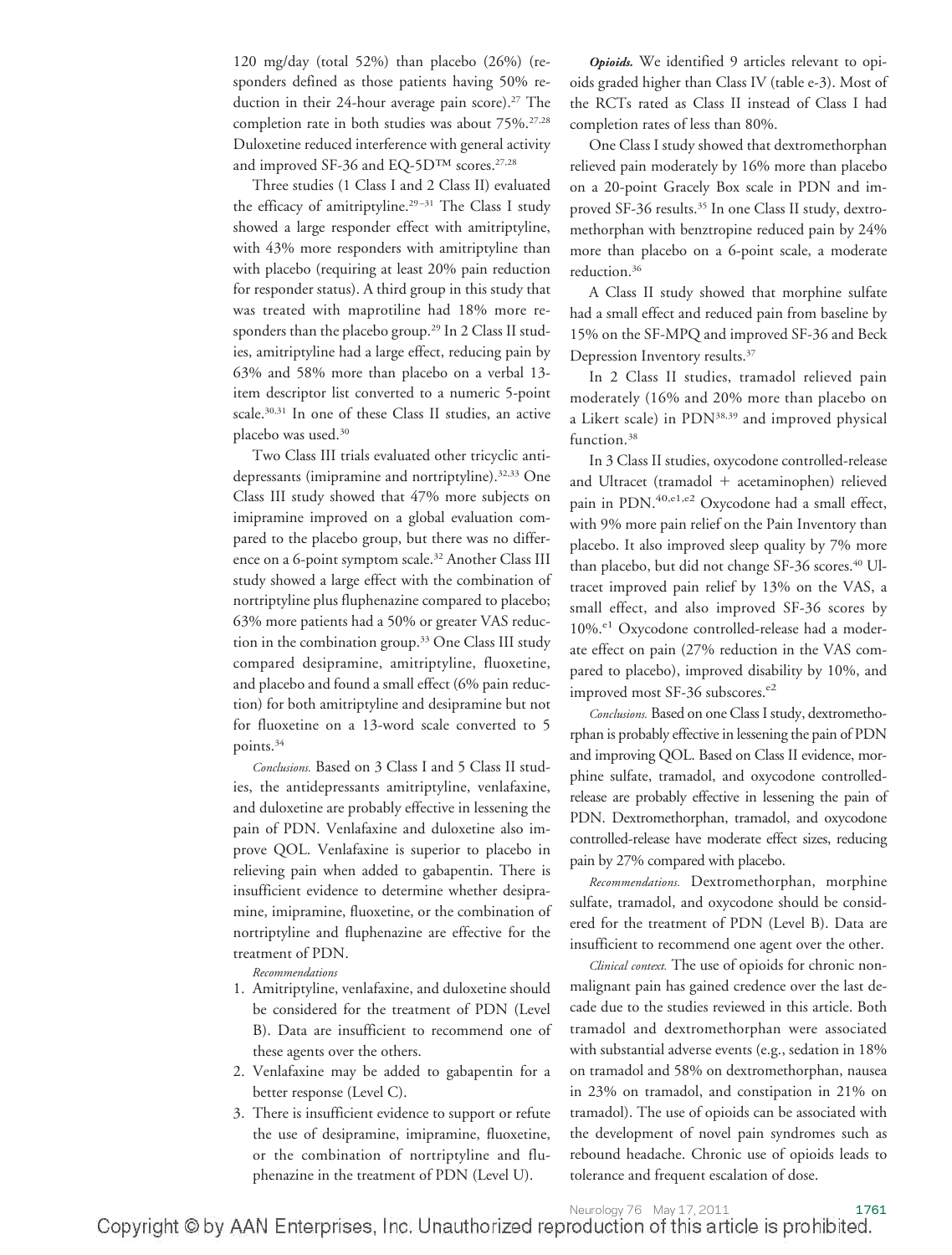*Other pharmacologic agents.* We identified 18 articles relevant to other pharmacologic agents rated higher than Class IV (table e-4). Thirteen other articles were excluded. Most of the RCTs rated Class II instead of Class I had completion rates of less than 80%, and those rated Class III often lacked predefined endpoints.

One Class I study of 0.075% capsaicin showed a large effect, with 40% more pain reduction on the VAS compared to vehicle cream.<sup>e3</sup> One Class II study showed that 0.075% capsaicin reduced pain in PDN with a small effect size of 13% in VAS compared to vehicle cream.<sup>e4</sup>

One Class I study of isosorbide dinitrate spray showed a moderate effect, with 18% more pain reduction on the VAS relative to placebo.<sup>e5</sup>

One Class I study of clonidine and pentoxifylline compared to placebo did not show an effect of these drugs on PDN.<sup>e6</sup>

One Class I study of mexiletine did not show an effect on PDN.<sup>e7</sup> Two Class II studies both showed pain reduction with mexiletine, one with a large effect  $(37\%$  more pain reduction than placebo)<sup>e8</sup> and one with a small effect (5% difference compared to placebo).<sup>e9</sup> Sleep disturbance was reduced in the first Class II study $e^8$  but not in the second. $e^9$ 

In a single Class I study of sorbinil, pain relief was not observed.<sup>e10</sup>

One Class I and 2 Class II studies showed benefit from  $\alpha$ -lipoic acid in reducing pain in PDN, but pain was not a predefined endpoint in these studies.<sup>e11-e13</sup> The effect size in pain reduction was moderate (20%–24% superior to placebo).

In 2 Class III studies, IV lidocaine decreased pain relative to placebo infusion.<sup>e14,e15</sup> In one study, a transient decrease of 75% was observed in a 5-point symptom scale, compared to a decrease of 50% with placebo infusion. $e^{14}$  In the other study, the McGill Pain Questionnaire improved by a small amount (9% reduction in present pain intensity) with lignocaine, and the differences with placebo were significant due to worsening in the placebo group. $e^{15}$  The baseline values were not provided.

In 2 Class III studies, the Lidoderm patch improved pain scores with a moderate to large effect (20%–30% reduction in pain scores from baseline and 70% of patients experienced more than a 30% decrease in pain). $e^{16, e17}$ 

*Conclusions.* Based on Class I and Class II evidence, capsaicin cream is probably effective in lessening the pain of PDN. Based on Class III studies, there is insufficient evidence to determine if IV lidocaine is effective in lessening the pain of PDN. Based on Class III evidence, the Lidoderm patch is possibly effective in lessening the pain of PDN. Based on

Class I evidence, clonidine and pentoxifylline are probably not effective for the treatment of PDN. The evidence for the effectiveness of mexiletine is contradictory; however, the only Class I study of this agent indicates that mexiletine is probably ineffective for the treatment of PDN. There is insufficient evidence to determine whether vitamins and  $\alpha$ -lipoic acid are effective for the treatment of PDN. Based on Class I evidence, isosorbide dinitrate spray is probably effective for the treatment of PDN.

*Recommendations*

- 1. Capsaicin and isosorbide dinitrate spray should be considered for the treatment of PDN (Level B).
- 2. Clonidine, pentoxifylline, and mexiletine should probably not be considered for the treatment of PDN (Level B).
- 3. The Lidoderm patch may be considered for the treatment of PDN (Level C).
- 4. There is insufficient evidence to support or refute the usefulness of vitamins and  $\alpha$ -lipoic acid in the treatment of PDN (Level U).

*Clinical context.* Although capsaicin has been effective in reducing pain in PDN clinical trials, many patients are intolerant of the side effects, mainly burning pain on contact with warm/hot water or in hot weather.

**In patients with PDN, what is the efficacy of nonpharmacologic modalities to reduce pain and improve physical function and QOL?** We identified 11 articles relevant to nonpharmacologic treatment of PDN graded higher than Class IV (table e-5). Only articles on electrical stimulation, Reiki therapy, lowintensity laser therapy, and magnetized shoe insoles reached evidence levels sufficient for discussion in the text. Surgical decompression was addressed in a previous AAN practice advisorye18 and will not be considered further in this article.

*Electrical stimulation.* One Class I study reported that percutaneous electrical nerve stimulation reduced pain in PDN by a large magnitude (42% on the VAS) compared with the reduction observed with sham treatment, and also improved sleep.<sup>e19</sup> One Class II study reported no effect with electrical stimulation, $e^{20}$  and one Class II study of frequencymodulated electromagnetic neural stimulation showed a small degree of pain relief (11% on the VAS) in a crossover design, but with no improvement in the placebo group. $e^{21}$ 

One Class III study showed the addition of electrotherapy to amitriptyline was more effective than amitriptyline alone.<sup>e22</sup>

*Magnetic field treatment.* One Class I study using pulsed electromagnetic fields compared with a sham

Copyright © by AAN Enterprises, Inc. Unauthorized reproduction of this article is prohibited.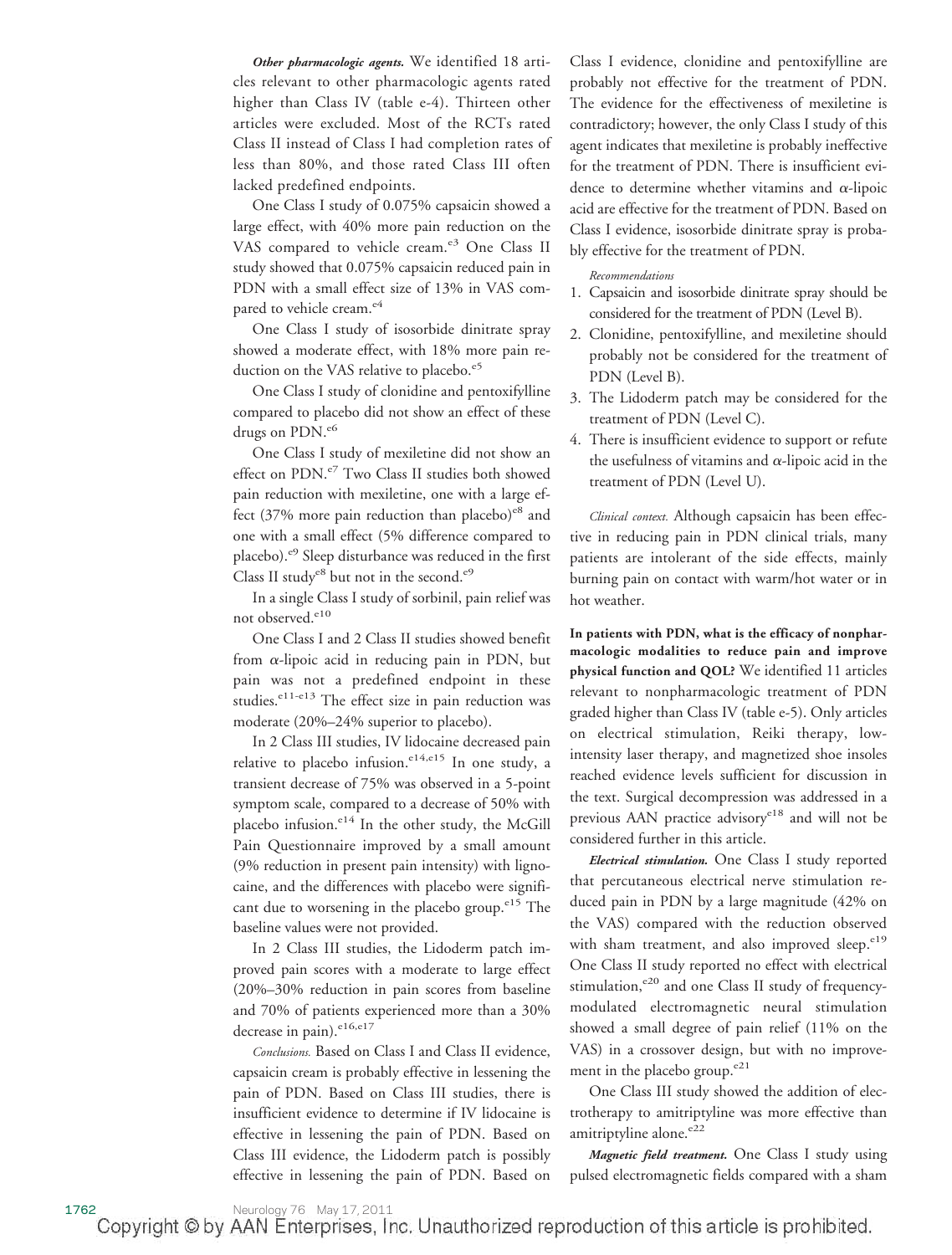device failed to demonstrate an effect in patients with PDN.<sup>e23</sup>

One Class II study of the use of magnetized shoe insoles in patients with PDN showed a small effect (14% VAS decrease) at 4 months compared with that from nonmagnetized insoles, but the endpoint of burning pain was not predetermined.<sup>e24</sup>

*Other interventions.* One Class I study on the use of low-intensity laser treatment compared to sham treatment did not show an effect on pain.<sup>e25</sup>

Reiki therapy is defined as the transfer of energy from the practitioner to the patient to enable the body to heal itself through balancing energy. One Class I study of Reiki therapy did not show any effect on PDN.<sup>e26</sup>

Other interventions such as exercise and acupuncture do not have any evidence for efficacy in treating PDN.

*Conclusion.* Based on a Class I study, electrical stimulation is probably effective in lessening the pain of PDN and improving QOL. Based on single Class I studies, electromagnetic field treatment, lowintensity laser treatment, and Reiki therapy are probably not effective for the treatment of PDN. There is not enough evidence to support or exclude a benefit of amitriptyline plus electrotherapy in treating PDN.

*Recommendations*

- 1. Percutaneous electrical nerve stimulation should be considered for the treatment of PDN (Level B).
- 2. Electromagnetic field treatment, low-intensity laser treatment, and Reiki therapy should probably not be considered for the treatment of PDN (Level B).
- 3. Evidence is insufficient to support or refute the use of amitriptyline plus electrotherapy for treatment of PDN (Level U).

| Table 1 | Summary of recommendations                                                   |                             |
|---------|------------------------------------------------------------------------------|-----------------------------|
|         | Recommended drug and dose                                                    | Not recommended             |
| Level A | Pregabalin, 300-600 mg/d                                                     |                             |
| Level B | Gabapentin, 900-3,600 mg/d                                                   | Oxcarbazepine               |
|         | Sodium valproate, 500-1,200 mg/d                                             | Lamotrigine                 |
|         | Venlafaxine, 75-225 mg/d                                                     | Lacosamide                  |
|         | Duloxetine, 60-120 mg/d                                                      | Clonidine                   |
|         | Amitriptyline, 25-100 mg/d                                                   | Pentoxifylline              |
|         | Dextromethorphan, 400 mg/d                                                   | Mexiletine                  |
|         | Morphine sulphate, titrated to 120 mg/d                                      | Magnetic field treatment    |
|         | Tramadol, 210 mg/d                                                           | Low-intensity laser therapy |
|         | Oxycodone, mean 37 mg/d, max 120 mg/d                                        | Reiki therapy               |
|         | Capsaicin, 0.075% QID                                                        |                             |
|         | Isosorbide dinitrate spray                                                   |                             |
|         | Electrical stimulation, percutaneous<br>nerve stimulation $\times$ 3-4 weeks |                             |

*Comparison studies.* Studies with 2 active treatment arms and without a placebo arm were considered separately and graded using active control equivalence criteria (appendix e-2; table e-6). We identified 6 comparison studies of agents but did not find sufficient evidence to recommend one over the other. $e^{27-e32}$  The comparisons were gabapentin to amitriptyline,<sup>2</sup> venlafaxine to carbamazepine, nortriptyline  $+$  fluphenazine to carbamazepine, capsaicin to amitriptyline, and  $b$ enfothiamine + cyanocobalamin with conventional vitamin B. None of the studies defined the threshold for equivalence or noninferiority.

**CLINICAL CONTEXT SUMMARY FOR ALL EVI-DENCE** It is notable that the placebo effect varied from 0% to 50% pain reduction in these studies.

Adjuvant analgesic agents are drugs primarily developed for an indication other than treatment of PDN (e.g., anticonvulsants and antidepressants) that have been found to lessen pain when given to patients with PDN. Their use in the treatment of PDN is common.<sup>e33</sup> The panel recognizes that PDN is a chronic disease and that there are no data on the efficacy of the chronic use of any treatment, as most trials have durations of 2–20 weeks. It is important to note that the evidence is limited, the degree of effectiveness can be minor, the side effects can be intolerable, the impact on improving physical function is limited, and the cost is high, particularly for novel agents.

A summary of Level A and B recommendations for the treatment of PDN is provided in table 1.

#### **RECOMMENDATIONS FOR FUTURE RESEARCH**

- 1. A formalized process for rating pain scales for use in all clinical trials should be developed.
- 2. Clinical trials should be expanded to include effects on QOL and physical function when evaluating efficacy of new interventions for PDN; the measures should be standardized.
- 3. Future clinical trials should include head-to-head comparisons of different medications and combinations of medications.
- 4. Because PDN is a chronic disease, trials of longer duration should be done.
- 5. Standard metrics for side effects to qualify effect sizes of interventions need to be developed.
- 6. Cost-effectiveness studies of different treatments should be done.
- 7. The mechanism of action of electrical stimulation is unknown; a better understanding of its role, mode of application, and other aspects of its use should be studied.

#### **DISCLOSURE**

Dr. Bril has received research support from Talecris Biotherapeutics, Eisai Inc., Pfizer Inc, Eli Lilly and Company, and Johnson & Johnson. Dr. England serves on the speakers' bureau for and has received funding for

1763<br>Copyright © by AAN Enterprises, Inc. Unauthorized reproduction of this article is prohibited.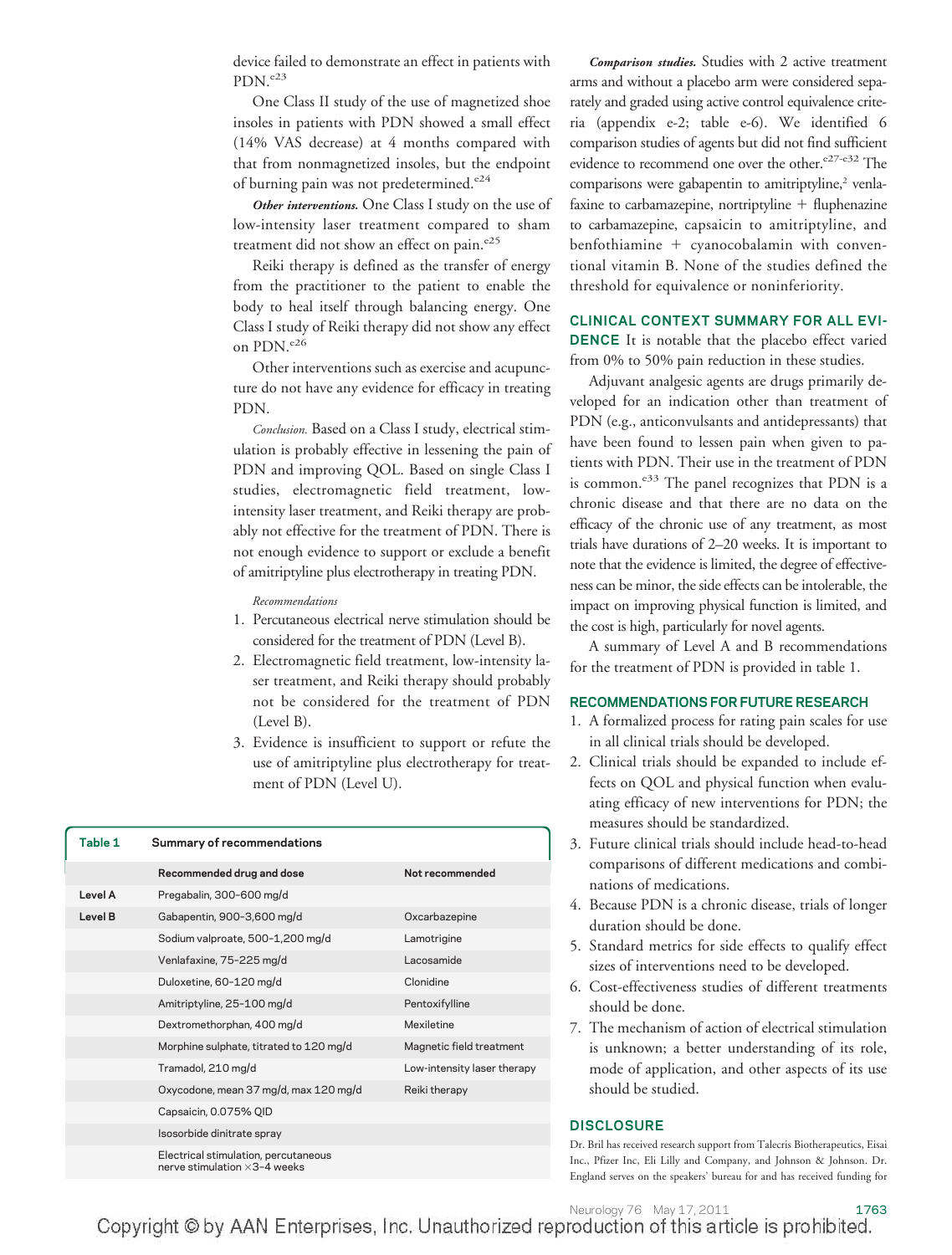travel or speaker honoraria from Talecris Biotherapeutics and Teva Pharmaceutical Industries Ltd.; served as an Associate Editor for *Current Treatment Options in Neurology*; receives research support from the NIH/ NINDS, Wyeth, Astra Zeneca, and Pfizer Inc; holds stock/stock options in Wyeth and Talecris Biotherapeutics; and has served as an expert witness in a medico-legal case**.** Dr. Franklin serves on the editorial board of *Neuroepidemiology*; serves as a consultant for the New Zealand Accident Fund; and serves as a consultant for the Workers Compensation Research Institute. Dr. Backonja served on a Safety Monitoring Board for Medtronic, Inc.; serves on the editorial boards of *Clinical Journal of Pain*, *European Journal of Pain*, *Journal of Pain*, *Pain*, and *Pain Medicine*; is listed as author on a patent re: A hand-held probe for suprathreshold thermal testing in patients with neuropathic pain and other neurological sensory disorders; serves as a consultant for Allergan, Inc., Astellas Pharma Inc., Eli Lilly and Company, Medtronic, Inc., Merck Serono, NeurogesX, Pfizer Inc, and SK Laboratories, Inc.; and receives research support from NeurogesX. Dr. Cohen serves on an FDA Peripheral and Central Nervous System Drugs Advisory Committee; receives publishing royalties for *What Would You Do Now? Neuromuscular Disease* (Oxford University Press, 2009); estimates that he performs clinical neurophysiology testing as 50% of his clinical practice; and has given expert testimony, prepared an affidavit, and acted as a witness in a legal proceeding with regard to vaccinerelated injuries and peripheral nerve injuries. Dr. Del Toro receives research support from the NIH. Dr. Feldman serves on a Data Safety and Monitoring Board for Novartis; serves on the editorial boards of *Annals of Neurology* and the *Journal of the Peripheral Nervous System*; receives publishing royalties from UpToDate; and receives research support from the NIH, the Taubman Research Institute, and the American Diabetes Association. Dr. Iverson serves as editor of NeuroPI and has been a treating expert witness with regard to a legal proceeding. Dr. Perkins has received research support from Medtronic, Inc., the Canadian Institutes of Health Research, the Juvenile Diabetes Research Foundation, and the Canadian Diabetes Association. Dr. Russell has received honoraria from Exelixis Inc. and Baxter International Inc.; and receives research support from Baxter International Inc., the NIH, the US Veterans Administration, the American Diabetes Association, and the Juvenile Diabetes Foundation. Dr. Zochodne serves on a scientific advisory board for and holds stock options in Aegera Therapeutics Inc.; has received honoraria from Ono Pharmaceutical Co. Ltd.; receives publishing royalties for *Neurobiology of Peripheral Nerve Regeneration* (Cambridge University Press, 2008); has received research support from the Canadian Institutes of Health Research, the Canadian Diabetes Association, the Juvenile Diabetes Research Foundation, the National Science and Engineering Research Council, the NIH, and the Alberta Heritage Foundation for Medical Research, Baxter International Inc., and Aegera Therapeutics Inc.; and has served as a co-PI on industry trials with Valeant Pharmaceuticals International and Pfizer Inc.

#### **DISCLAIMER**

This statement is provided as an educational service of the American Academy of Neurology. It is based on an assessment of current scientific and clinical information. It is not intended to include all possible proper methods of care for a particular neurologic problem or all legitimate criteria for choosing to use a specific procedure. Neither is it intended to exclude any reasonable alternative methodologies. The AAN recognizes that specific patient care decisions are the prerogative of the patient and the physician caring for the patient, based on all of the circumstances involved. The clinical context section is made available in order to place the evidence-based guideline(s) into perspective with current practice habits and challenges. No formal practice recommendations should be inferred.

#### **CONFLICT OF INTEREST**

The American Academy of Neurology is committed to producing independent, critical and truthful clinical practice guidelines (CPGs). Significant efforts are made to minimize the potential for conflicts of interest to influence the recommendations of this CPG. To the extent possible, the AAN keeps separate those who have a financial stake in the success or failure of the products appraised in the CPGs and the developers of the guidelines. Conflict of interest forms were obtained from all authors and reviewed by an oversight committee prior to project initiation. AAN limits the participation of authors with substantial conflicts of interest. The AAN forbids commercial participation in, or funding of, guideline projects. Drafts of the guidelines have been reviewed by at least three AAN committees, a network of neurologists, *Neurology®* peer reviewers, and representatives from related fields. The AAN Guideline Author Conflict of Interest Policy can be viewed at www.aan.com.

*Received December 15, 2010. Accepted in final form February 15, 2011.*

#### **REFERENCES**

- 1. Boulton AJ, Vinik AI, Arezzo JC, et al. Diabetic neuropathies: a statement by the American Diabetes Association. Diabetes Care 2005;28:956 –962.
- 2. Gordois A, Scuffham P, Shearer A, Oglesby A, Tobian JA. The health care costs of diabetic peripheral neuropathy in the US. Diabetes Care 2003;26:1790 –1795.
- 3. Daousi C, MacFarlane IA, Woodward A, Nurmikko TJ, Bundred PE, Benbow SJ. Chronic painful peripheral neuropathy in an urban community: a controlled comparison of people with and without diabetes. Diabet Med 2004;21: 976 –982.
- 4. Farrar JT, Berlin JA, Strom BL. Clinically important changes in acute pain outcome measures: a validation study. J Pain Symptom Manage 2003;25:406 – 411.
- 5. Farrar JT, Pritchett YL, Robinson M, Prakash A, Chappell A. The clinical importance of changes in the 0 to 10 numeric rating scale for worst, least, and average pain intensity: analyses of data from clinical trials of duloxetine in pain disorders. J Pain 2010;11:109 –118.
- 6. Farrar JT, Young JP Jr, LaMoreaux L, Werth JL, Poole RM. Clinical importance of changes in chronic pain intensity measured on an 11-point numerical pain rating scale. Pain 2001;94:149-158.
- 7. Lesser H, Sharma U, LaMoreaux L, Poole RM. Pregabalin relieves symptoms of painful diabetic neuropathy: a randomized controlled trial. Neurology 2004;63:2104 –2110.
- 8. Richter RW, Portenoy R, Sharma U, Lamoreaux L, Bockbrader H, Knapp LE. Relief of painful diabetic peripheral neuropathy with pregabalin: a randomized, placebocontrolled trial. J Pain 2005;6:253–260.
- 9. Rosenstock J, Tuchman M, LaMoreaux L, Sharma U. Pregabalin for the treatment of painful diabetic peripheral neuropathy: a double-blind, placebo-controlled trial. Pain 2004;110:628 – 638.
- 10. Freynhagen R, Strojek K, Griesing T, Whalen E, Balkenohl M. Efficacy of pregabalin in neuropathic pain evaluated in a 12-week, randomised, double-blind, multicentre, placebo-controlled trial of flexible- and fixed-dose regimens. Pain 2005;115:254 –263.
- 11. Backonja M, Beydoun A, Edwards KR, et al. Gabapentin for the symptomatic treatment of painful neuropathy in patients with diabetes mellitus: a randomized controlled trial. JAMA 1998;280:1831–1836.
- 12. Gorson KC, Schott C, Herman R, Ropper AH, Rand WM. Gabapentin in the treatment of painful diabetic neuropathy: a placebo controlled, double blind, crossover trial. J Neurol Neurosurg Psychiatry 1999;66:251–252.
- 13. Eisenberg E, Lurie Y, Braker C, Daoud D, Ishay A. Lamotrigine reduces painful diabetic neuropathy: a randomized, controlled study. Neurology 2001;57:505–509.
- 14. Vinik AI, Tuchman M, Safirstein B, et al. Lamotrigine for treatment of pain associated with diabetic neuropathy: results of two randomized, double-blind, placebo-controlled studies. Pain 2007;128:169 –179.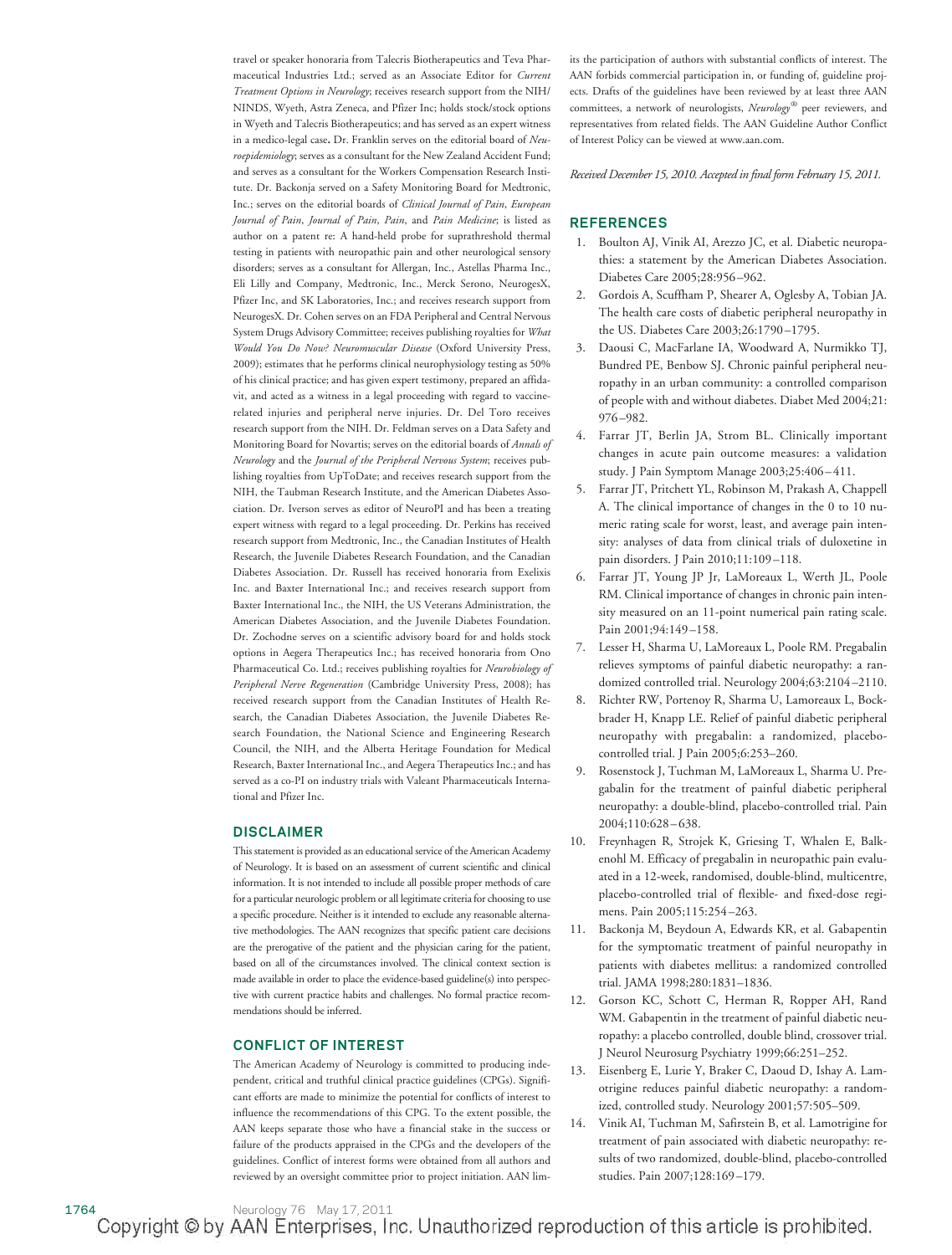- 15. Kochar DK, Jain N, Agarwal RP, Srivastava T, Agarwal P, Gupta S. Sodium valproate in the management of painful neuropathy in type 2 diabetes: a randomized placebo controlled study. Acta Neurol Scand 2002;106:248 –252.
- 16. Kochar DK, Rawat N, Agrawal RP, et al. Sodium valproate for painful diabetic neuropathy: a randomized double-blind placebo-controlled study. QJM 2004;97: 33–38.
- 17. Raskin P, Donofrio PD, Rosenthal NR, et al. Topiramate vs placebo in painful diabetic neuropathy: analgesic and metabolic effects. Neurology 2004;63:865– 873.
- 18. Grosskopf J, Mazzola J, Wan Y, Hopwood M. A randomized, placebo-controlled study of oxcarbazepine in painful diabetic neuropathy. Acta Neurol Scand 2006;114:177–180.
- 19. Dogra S, Beydoun S, Mazzola J, Hopwood M, Wan Y. Oxcarbazepine in painful diabetic neuropathy: a randomized, placebo-controlled study. Eur J Pain 2005;9:543– 554.
- 20. Beydoun A, Shaibani A, Hopwood M, Wan Y. Oxcarbazepine in painful diabetic neuropathy: results of a doseranging study. Acta Neurol Scand 2006;113:395– 404.
- 21. Rauck RL, Shaibani A, Biton V, Simpson J, Koch B. Lacosamide in painful diabetic peripheral neuropathy: a phase 2 double-blind placebo-controlled study. Clin J Pain 2007; 23:150 –158.
- 22. Wymer JP, Simpson J, Sen D, Bongardt S. Efficacy and safety of lacosamide in diabetic neuropathic pain: an 18 week double-blind placebo-controlled trial of fixed-dose regimens. Clin J Pain 2009;25:376 –385.
- 23. Shaibani A, Biton V, Rauck R, Koch B, Simpson J. Longterm oral lacosamide in painful diabetic neuropathy: a two-year open-label extension trial. Eur J Pain 2009;13: 458 – 463.
- 24. Rowbotham MC, Goli V, Kunz NR, Lei D. Venlafaxine extended release in the treatment of painful diabetic neuropathy: a double-blind, placebo-controlled study. Pain 2004;110:697–706.
- 25. Simpson DA. Gabapentin and venlafaxine for the treatment of painful diabetic neuropathy. J Clin Neuromuscul Dis 2001;3:53-62.
- 26. Raskin J, Pritchett YL, Wang F, et al. A double-blind, randomized multicenter trial comparing duloxetine with placebo in the management of diabetic peripheral neuropathic pain. Pain Med 2005;6:346 –356.
- 27. Goldstein DJ, Lu Y, Detke MJ, Lee TC, Iyengar S. Duloxetine vs. placebo in patients with painful diabetic neuropathy. Pain 2005;116:109 –118.
- 28. Wernicke JF, Pritchett YL, D'Souza DN, et al. A randomized controlled trial of duloxetine in diabetic peripheral neuropathic pain. Neurology 2006;67:1411–1420.
- 29. Vrethem M, Boivie J, Arnqvist H, Holmgren H, Lindstrom T, Thorell LH. A comparison of amitriptyline and maprotiline in the treatment of painful diabetic neuropathy in diabetics and nondiabetics. Clin J Pain 1997;13:313–323.
- 30. Max MB. Endogenous monoamine analgesic systems: amitriptyline in painful diabetic neuropathy. Anesth Prog 1987;34:123–127.
- 31. Max MB, Culnane M, Schafer SC, et al. Amitriptyline relieves diabetic neuropathy pain in patients with normal or depressed mood. Neurology 1987;37:589 –596.
- 32. Kvinesdal B, Molin J, Froland A, Gram LF. Imipramine treatment of painful diabetic neuropathy. JAMA 1984; 251:1727–1730.
- 33. Gomez-Perez FJ, Rull JA, Dies H, Rodriquez-Rivera JG, Gonzalez-Barranco J, Lozano-Castaneda O. Nortriptyline and fluphenazine in the symptomatic treatment of diabetic neuropathy: a double-blind cross-over study. Pain 1985; 23:395– 400.
- 34. Max MB, Lynch SA, Muir J, Shoaf SE, Smoller B, Dubner R. Effects of desipramine, amitriptyline, and fluoxetine on pain in diabetic neuropathy. N Engl J Med 1992;326: 1250 –1256.
- 35. Sang CN, Booher S, Gilron I, Parada S, Max MB. Dextromethorphan and memantine in painful diabetic neuropathy and postherpetic neuralgia: efficacy and dose-response trials. Anesthesiology 2002;96:1053–1061.
- 36. Nelson KA, Park KM, Robinovitz E, Tsigos C, Max MB. High-dose oral dextromethorphan versus placebo in painful diabetic neuropathy and postherpetic neuralgia. Neurology 1997;48:1212–1218.
- 37. Gilron I, Bailey JM, Tu D, Holden RR, Weaver DF, Houlden RL. Morphine, gabapentin, or their combination for neuropathic pain. N Engl J Med 2005;352:1324 – 1334.
- 38. Harati Y, Gooch C, Swenson M, et al. Double-blind randomized trial of tramadol for the treatment of the pain of diabetic neuropathy. Neurology 1998;50:1842–1846.
- 39. Sindrup SH, Andersen G, Madsen C, Smith T, Brosen K, Jensen TS. Tramadol relieves pain and allodynia in polyneuropathy: a randomised, double-blind, controlled trial. Pain 1999.83.85-90.
- 40. Gimbel JS, Richards P, Portenoy RK. Controlled-release oxycodone for pain in diabetic neuropathy: a randomized controlled trial. Neurology 2003;60:927–934.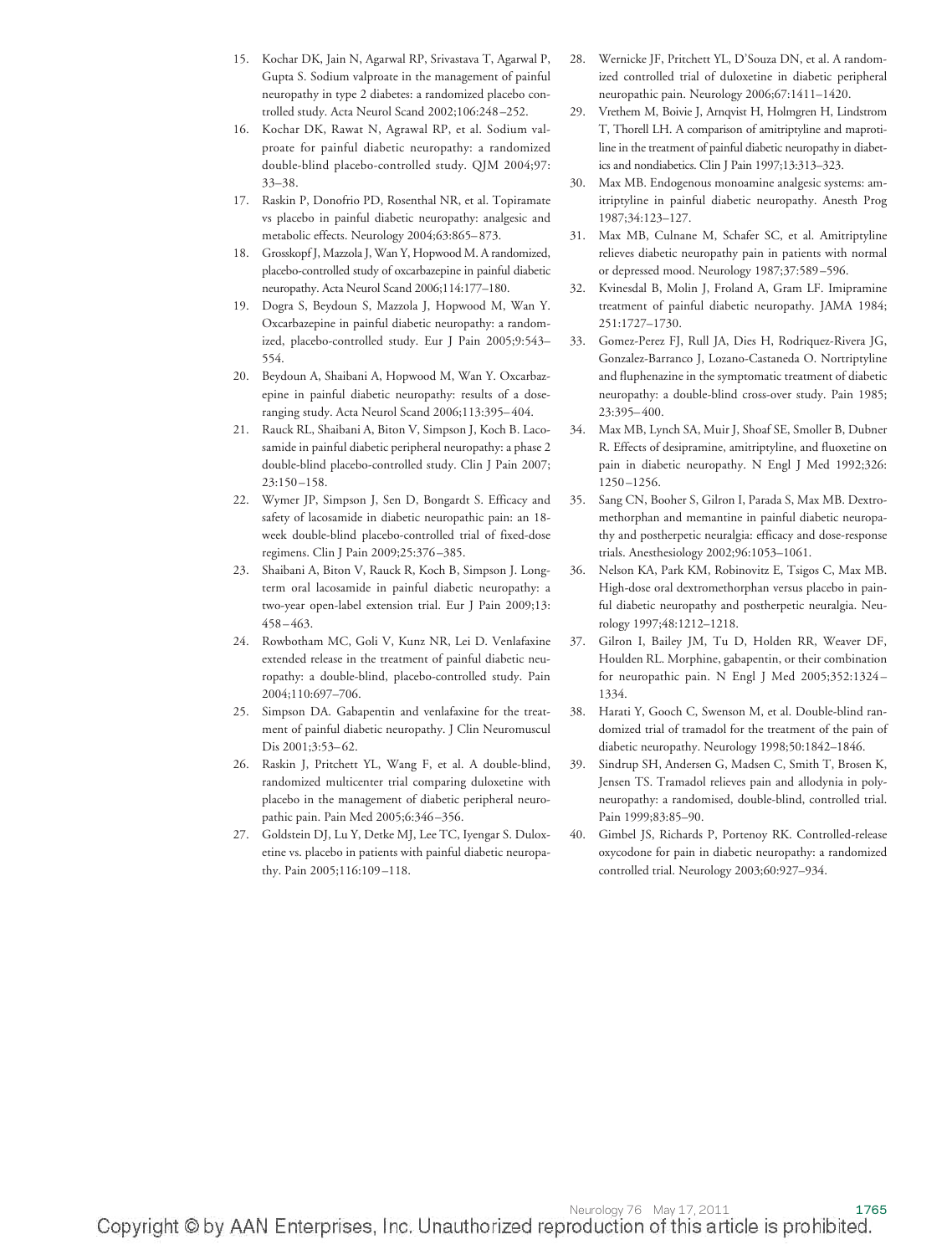# Neurology<sup>®</sup>

**Rehabilitation Electrodiagnostic Medicine, and the American Academy of Physical Medicine and American Academy of Neurology, the American Association of Neuromuscular and Evidence-based guideline: Treatment of painful diabetic neuropathy: Report of the**

DOI 10.1212/WNL.0b013e3182166ebe *Neurology* 2011;76;1758-1765 Published Online before print April 11, 2011 V. Bril, J. England, G.M. Franklin, et al.

**This information is current as of April 11, 2011**

rights reserved. Print ISSN: 0028-3878. Online ISSN: 1526-632X. 1951, it is now a weekly with 48 issues per year. Copyright Copyright © 2011 by AAN Enterprises, Inc.. All *Neurology* ® is the official journal of the American Academy of Neurology. Published continuously since

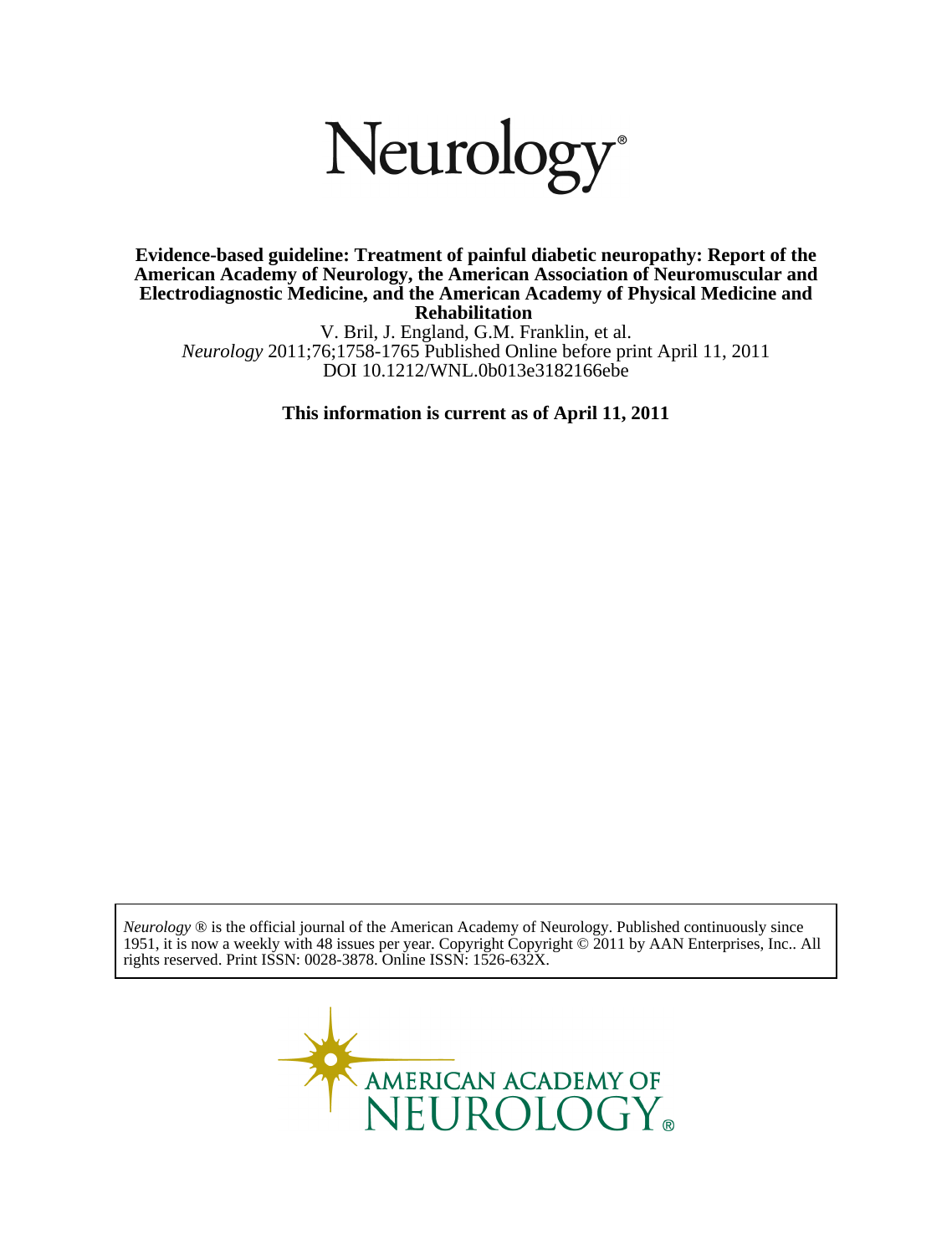| <b>Updated Information &amp;</b><br><b>Services</b> | including high resolution figures, can be found at:<br>http://n.neurology.org/content/76/20/1758.full                                                                                                                                                                                                                                                                   |
|-----------------------------------------------------|-------------------------------------------------------------------------------------------------------------------------------------------------------------------------------------------------------------------------------------------------------------------------------------------------------------------------------------------------------------------------|
| <b>Supplementary Material</b>                       | Supplementary material can be found at:<br>http://n.neurology.org/content/suppl/2011/04/08/WNL.0b013e3182166<br>ebe.DC1<br>http://n.neurology.org/content/suppl/2011/10/02/WNL.0b013e3182166<br>ebe.DC2<br>http://n.neurology.org/content/suppl/2011/12/20/WNL.0b013e3182166<br>ebe.DC3<br>http://n.neurology.org/content/suppl/2012/01/30/WNL.0b013e3182166<br>ebe.DC4 |
| <b>References</b>                                   | This article cites 40 articles, 11 of which you can access for free at:<br>http://n.neurology.org/content/76/20/1758.full#ref-list-1                                                                                                                                                                                                                                    |
| <b>Citations</b>                                    | This article has been cited by 12 High Wire-hosted articles:<br>http://n.neurology.org/content/76/20/1758.full##otherarticles                                                                                                                                                                                                                                           |
| <b>Subspecialty Collections</b>                     | This article, along with others on similar topics, appears in the<br>following collection(s):<br>Neuropathic pain<br>http://n.neurology.org/cgi/collection/neuropathic_pain<br><b>Peripheral neuropathy</b><br>http://n.neurology.org/cgi/collection/peripheral_neuropathy                                                                                              |
| <b>Errata</b>                                       | An erratum has been published regarding this article. Please see next<br>page or:<br>/content/77/6/603.full.pdf                                                                                                                                                                                                                                                         |
| <b>Permissions &amp; Licensing</b>                  | Information about reproducing this article in parts (figures, tables) or in<br>its entirety can be found online at:<br>http://www.neurology.org/about/about_the_journal#permissions                                                                                                                                                                                     |
| <b>Reprints</b>                                     | Information about ordering reprints can be found online:<br>http://n.neurology.org/subscribers/advertise                                                                                                                                                                                                                                                                |

rights reserved. Print ISSN: 0028-3878. Online ISSN: 1526-632X. 1951, it is now a weekly with 48 issues per year. Copyright Copyright © 2011 by AAN Enterprises, Inc.. All *Neurology* ® is the official journal of the American Academy of Neurology. Published continuously since